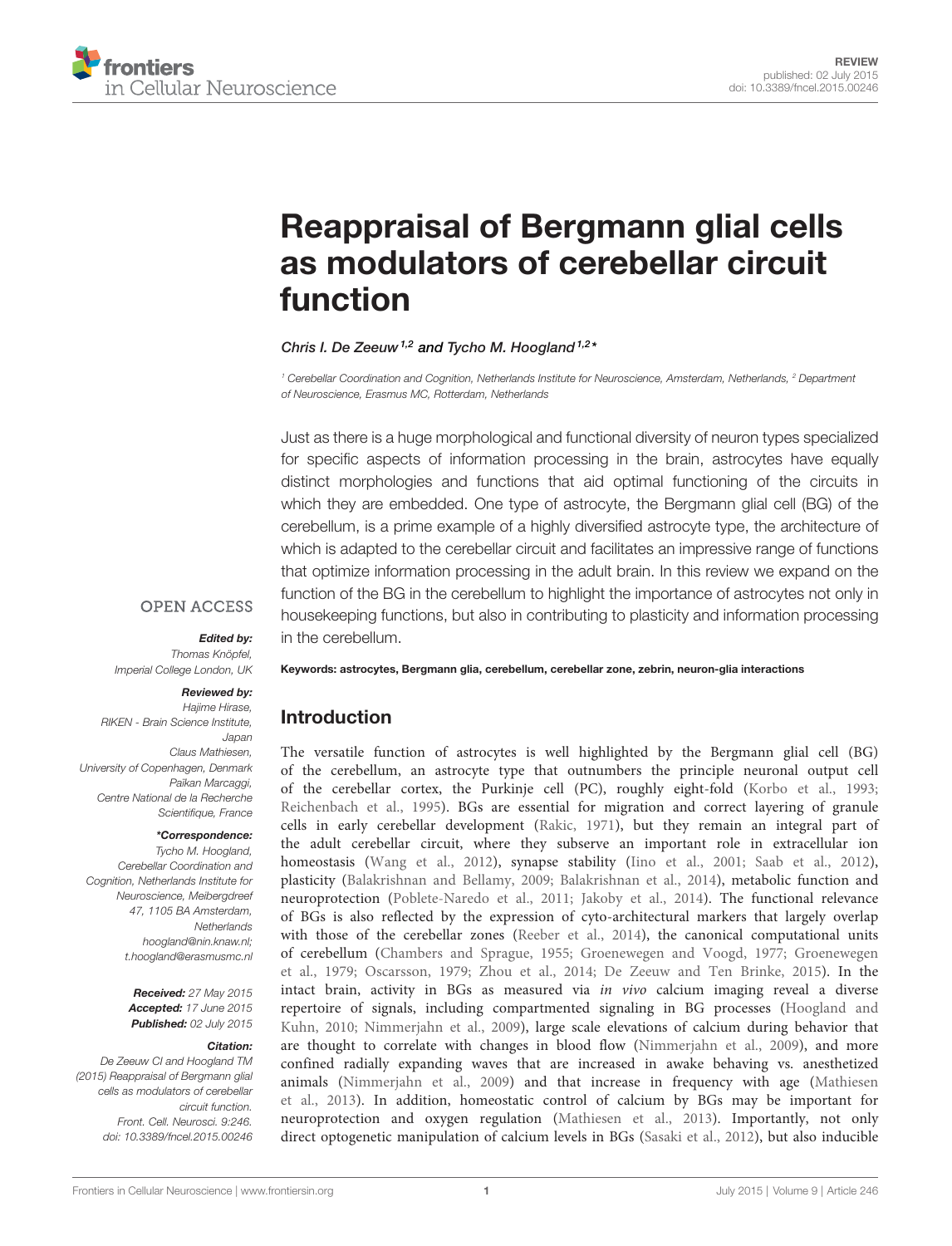genetic deletion of AMPA receptors in BGs can affect associative motor learning and/or motor performance [\(Saab et al.,](#page-7-3) [2012\)](#page-7-3). Thus BGs are not just involved in essential housekeeping functions, but may also contribute to information processing in the cerebellum. Here, we provide more details on these diverse functions and propose the hypothesis that BGs are involved in fine-tuning activity in cyto-architecturally distinct cerebellar zones.

#### Cerebellar Architecture

In order to understand how BGs are integrated in the cerebellum, a brief introduction to its architecture is required. The basic circuit of the cerebellum is evolutionary conserved across vertebrates—from lampreys [\(Larsell,](#page-6-8) [1947\)](#page-6-8) to cetaceans [\(Hanson](#page-6-9) [et al.,](#page-6-9) [2013\)](#page-6-9)—and confers unique computational properties to enable sensorimotor integration and motor coordination with high temporal precision [\(Llinás and Sasaki,](#page-6-10) [1989;](#page-6-10) [Welsh](#page-7-11) [et al.,](#page-7-11) [1995;](#page-7-11) [Kistler and De Zeeuw,](#page-6-11) [2002\)](#page-6-11). There are two main distinguishing features. One includes a rostral-caudal organization of cyto-architectural and functionally distinct sagittally oriented PC zones with further subdivisions into microzones [\(Groenewegen and Voogd,](#page-6-4) [1977;](#page-6-4) [Zhou et al.,](#page-7-7) [2014;](#page-7-7) [Tsutsumi et al.,](#page-7-12) [2015\)](#page-7-12). The PCs provide the output of the cerebellar cortex to the cerebellar nuclei (CN) and thereby exert parcellated control over downstream effectors, which are often recruited sequentially during movements [\(Welsh et al.,](#page-7-11) [1995;](#page-7-11) [Hoogland et al.,](#page-6-12) [2015\)](#page-6-12). The climbing fibers (CFs), which originate from the inferior olive in the ventral medulla oblongata, project to the rostro-caudal zones of PCs [\(Sugihara et al.,](#page-7-13) [2007;](#page-7-13) [Brown et al.,](#page-5-2) [2012\)](#page-5-2) where they can trigger complex spikes synchronously to adjust movements [\(Marshall and Lang,](#page-6-13) [2009;](#page-6-13) [Ozden et al.,](#page-7-14) [2012;](#page-7-14) [De Gruijl et al.,](#page-6-14) [2014\)](#page-6-14). Another integral feature of cerebellar architecture is the transverse alignment of granule cell parallel fiber axons (PFs), which cross the entire width of a cerebellar folium at right angles to the PC dendrites. The intrinsically generated simple spike firing of PCs is tuned not only by PF input, but also by CF input that can trigger short pauses of simple spike firing and determine the phase of their modulation [\(Schmolesky](#page-7-15) [et al.,](#page-7-15) [2002\)](#page-7-15). Cerebellar zones are demarcated by preferential expression of select proteins in alternating parasagittal bands. The best-known example is aldolase C, or Zebrin II [\(Leclerc](#page-6-15) [et al.,](#page-6-15) [1992\)](#page-6-15). Zebrin-positive PCs fire intrinsically at lower frequencies (∼60 Hz) than PCs in zebrin-negative zones (∼100 Hz) [\(Zhou et al.,](#page-7-7) [2014\)](#page-7-7) and these zones also appear to respond differentially to sensory input [\(Tsutsumi et al.,](#page-7-12) [2015;](#page-7-12) [Witter and De Zeeuw,](#page-7-16) [2015\)](#page-7-16), lending support to the idea that cerebellar zones are basic operational units of cerebellar motor control. Other proteins with expression patterns similar or complementary to Zebrin are e.g., the neuronal calcium sensor protein (NCS-1; [Jinno et al.,](#page-6-16) [2003\)](#page-6-16), the excitatory amino acid transporter 4 (EAAT4; [Dehnes et al.,](#page-6-17) [1998\)](#page-6-17), heat shock protein HSP25 [\(Armstrong et al.,](#page-5-3) [2001\)](#page-5-3) and others [\(Cerminara et al.,](#page-5-4) [2015\)](#page-5-4). CFs projecting to zebrin-positive zones release more glutamate and generate more CS spikelets [\(Paukert et al.,](#page-7-17) [2010\)](#page-7-17). Moreover, the susceptibility of their PC targets for plasticity may be different as well [\(Wadiche](#page-7-18) [and Jahr,](#page-7-18) [2005;](#page-7-18) [Wang et al.,](#page-7-19) [2011\)](#page-7-19), highlighting that zones are functionally demarcated. How BGs are embedded in these demarcated zones and contribute to their function is not yet fully understood.

### BG Structure, Circuit Embedding and Structural Plasticity

Several studies have described the cellular and subcellular structure of BGs in detail [\(de Blas,](#page-6-18) [1984;](#page-6-18) [Siegel et al.,](#page-7-20) [1991;](#page-7-20) [Reichenbach et al.,](#page-7-0) [1995;](#page-7-0) [Castejón et al.,](#page-5-5) [2002\)](#page-5-5). BGs are distinct in having up to five polarized main processes (radial fibers) that extend over the full depth of the molecular layer. The BG fibers branch in the parasagittal plane (**[Figure 1](#page-2-0)**), but overlap with fibers of neighboring cells to form palisades. In rodents BG fibers are regularly spaced at intervals of a few µm oriented along the parallel fiber direction with a bit wider spacing along the rostro-caudal axis of the cerebellum [\(de Blas,](#page-6-18) [1984;](#page-6-18) [Reichenbach et al.,](#page-7-0) [1995;](#page-7-0) [Hoogland and Kuhn,](#page-6-7) [2010\)](#page-6-7). BG radial fibers give rise to small convoluted side branches that form sites of putative neural-glial interaction and account in rat for 90% of the BG membrane surface area [\(Grosche](#page-6-19) [et al.,](#page-6-19) [1999,](#page-6-19) [2002\)](#page-6-20). Two classes of protrusions from the main BG fibers have been distinguished, short thorny processes and more elaborate processes with long thin stalks several µm long. The complex BG appendages form microdomains that have surface-to-volume ratios six-fold higher than the main radial fibers, show highly complex branching patterns, and by nature of their structure can act as electrotonically and biochemically compartmentalized microdomains subserving on average five synapses [\(Grosche et al.,](#page-6-19) [1999\)](#page-6-19). Estimates on the number of PC synapses that BG microdomains encompass ranges from ∼2000–6000 [\(Reichenbach et al.,](#page-7-0) [1995\)](#page-7-0). The ensheathment of PC synapses commences near onset of synaptogenesis and could be important for regulation of synapse number, though it does not affect synapse stability in adulthood [\(Lippman Bell et al.,](#page-6-21) [2010\)](#page-6-21). What other functions do BG microdomains have? One possibility is that they restrict diffusion of neurotransmitter from the synaptic cleft [\(Grosche](#page-6-20) [et al.,](#page-6-20) [2002\)](#page-6-20) and thus help to improve the fidelity of synaptic transmission. Due to the arrangement of BG palisades, side processes are ideally positioned to sample and interact with PFs [\(Herndon,](#page-6-22) [1964\)](#page-6-22). High immuno-reactivity for glutamine synthetase was found in BG processes [\(Reichenbach et al.,](#page-7-0) [1995\)](#page-7-0) and BGs express high densities of glutamate transporters [\(Storck et al.,](#page-7-21) [1992;](#page-7-21) [Rothstein et al.,](#page-7-22) [1994;](#page-7-22) [Bergles et al.,](#page-5-6) [1997\)](#page-5-6). Together, this implicates that BGs may play a role in PFmediated synaptic transmission. Strikingly, the first postnatal weeks show an impressive elaboration of BG appendages that parallels the development of PFs [\(Shiga et al.,](#page-7-23) [1983;](#page-7-23) [Grosche](#page-6-20) [et al.,](#page-6-20) [2002\)](#page-6-20). Electron microscopy data have demonstrated that BG processes not only enwrap PF–PC synapses, but also appose PFs, CF collaterals, and processes of molecular layer interneurons (MLIs; [Castejón et al.,](#page-5-5) [2002\)](#page-5-5). BG processes also express GABA<sup>A</sup> receptors in the vicinity of inhibitory synapses close to PC somata, but in a small fraction also at excitatory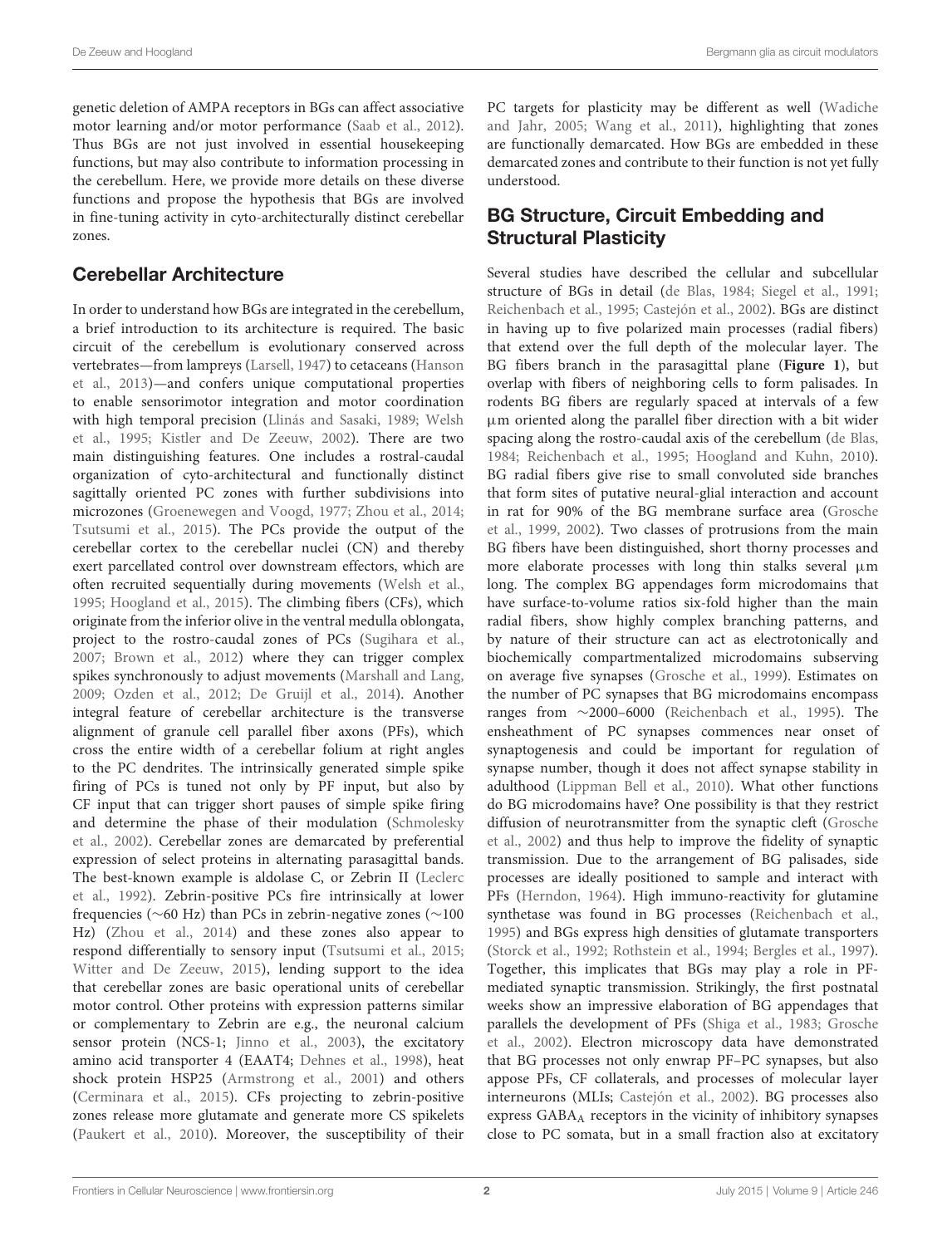

<span id="page-2-0"></span>synapses near PC dendritic spines [\(Riquelme et al.,](#page-7-24) [2002\)](#page-7-24). Thus, BGs are equipped to sense both inhibitory and excitatory neurotransmitters. Indeed, glutamate transporters are densely expressed on BG processes and can aid glutamate uptake into BGs [\(Bergles et al.,](#page-5-6) [1997\)](#page-5-6). It has been demonstrated that GLAST and GLT-1 also affect the time course of synaptically evoked currents during repeated PF activation of a few fibers, or during single stimuli when multiple nearby fibers are activated [\(Marcaggi et al.,](#page-6-23) [2003\)](#page-6-23). By shaping the time course of postsynaptic currents glutamate transporters in BGs could regulate mGluR—mediated plasticity [\(Marcaggi and Attwell,](#page-6-24) [2005\)](#page-6-24). Both electrical stimulation of PFs and ATP release from MLIs can trigger calcium elevations in BG processes [\(Beierlein and Regehr,](#page-5-7) [2006\)](#page-5-7). BGs normally express calciumpermeable α-amino-3-hydroxy-5-methyl-4-isoxazolepropionic acid (AMPA) receptors, as demonstrated by the presence of glutamate evoked AMPAR currents and immunocytochemistry [\(Burnashev et al.,](#page-5-8) [1992;](#page-5-8) [Sato et al.,](#page-7-25) [1993;](#page-7-25) [Bellamy and Ogden,](#page-5-9)

[2006;](#page-5-9) [Saab et al.,](#page-7-3) [2012\)](#page-7-3). They are required for maintenance of BG processes around PC dendritic spines [\(Iino et al.,](#page-6-1) [2001\)](#page-6-1). Recent work in which (calcium-permeable) AMPA receptors (GluR1 and GluR4) were conditionally knocked-out in BGs has replicated this finding and demonstrated a co-occurrence of such BG process retraction with impairments in associative motor learning during both the ErasmusLadder task and eyeblink conditioning [\(Saab et al.,](#page-7-3) [2012\)](#page-7-3). Moreover, since these phenotypes occurred in adult but not young animals, the picture emerges that BGs also serve specific and active functions in adulthood. Interestingly, AMPA receptors probably also regulate electrical coupling between BGs, as their activation results in a strong reduction of BG-BG junctional conductance [\(Müller et al.,](#page-7-26) [1996\)](#page-7-26). Even though the BG palisades are oriented along the direction of the PFs, the electrical coupling between BGs appears to be limited along the parasagittal plane matching the orthogonal orientation of PC dendritic arbors (**[Figure 1A](#page-2-0)**).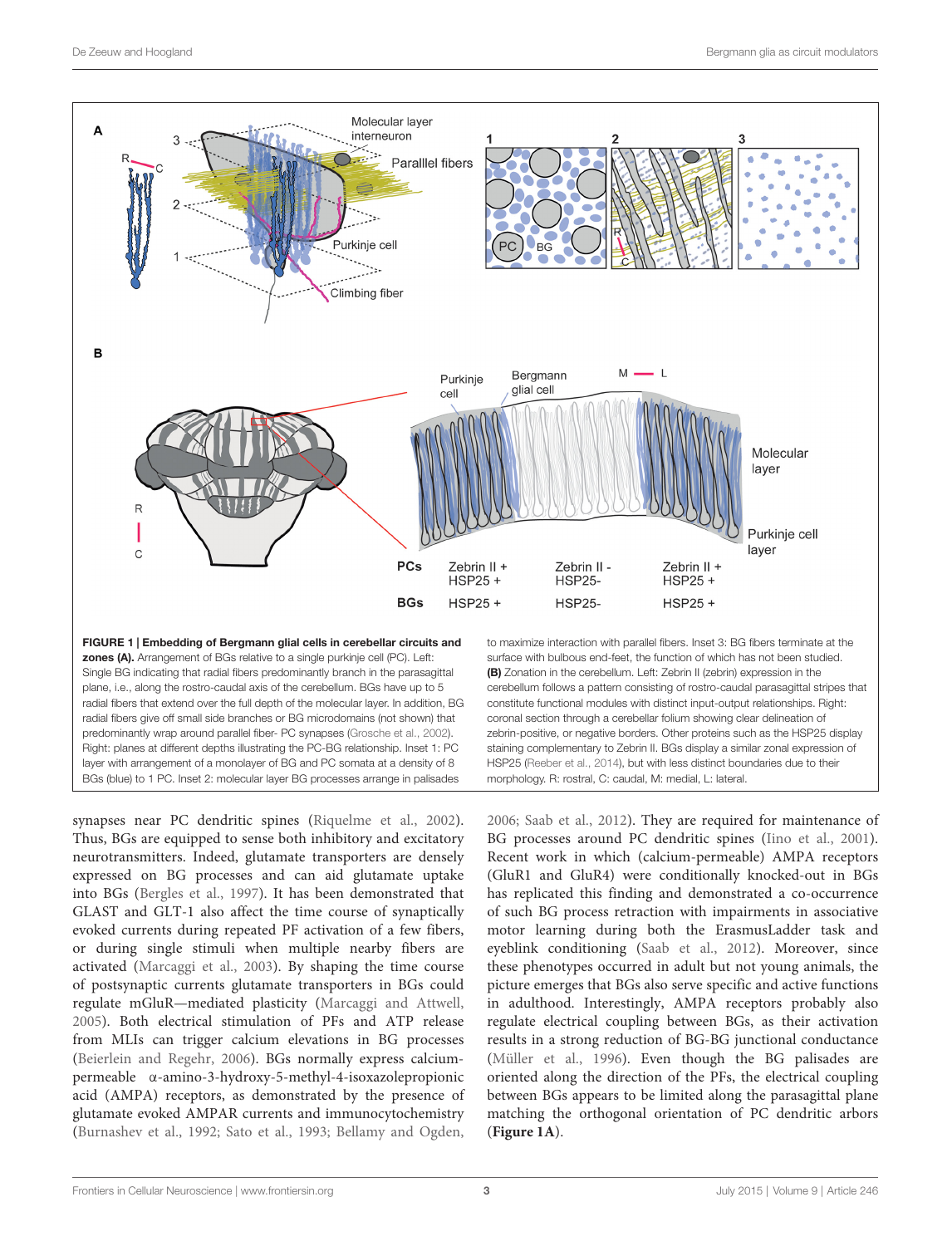# Types of Calcium Signaling in BGs

Calcium dynamics in BGs have been described in detail in vitro and in vivo. Burst stimulation of PFs is sufficient to trigger local calcium increases in BG processes [\(Grosche](#page-6-19) [et al.,](#page-6-19) [1999;](#page-6-19) [Beierlein and Regehr,](#page-5-7) [2006;](#page-5-7) [Piet and Jahr,](#page-7-27) [2007\)](#page-7-27). Such calcium elevations are sensitive to block of group I metabotropic glutamate receptors, purinergic (P2Y) receptors or AMPAR currents [\(Beierlein and Regehr,](#page-5-7) [2006;](#page-5-7) [Piet and](#page-7-27) [Jahr,](#page-7-27) [2007\)](#page-7-27). Putative AMPAR-mediated calcium increases show shorter duration and smaller amplitude calcium transients upon stimulation, while larger calcium increases are sensitive to cyclopiazonic acid (CPA), blocking release from calcium stores. The slow calcium transients seen during burst stimulation can be elicited by ATP released from MLIs upon PF stimulation [\(Piet and Jahr,](#page-7-27) [2007\)](#page-7-27). Stimulation of CFs does not elicit calcium elevations in BGs, but does evoke currents in BGs. These currents are of much lower magnitude than during PF stimulation. PF stimulation results in BG AMPAR currents that display paired pulse facilitation (PPF) as seen with synaptic PPF, but such AMPAR-mediated BG currents are of short duration as BG AMPAR currents with high-frequency stimulation cannot be sustained [\(Bellamy and Ogden,](#page-5-10) [2005\)](#page-5-10). Taken together, it appears that BGs are more responsive to PF than to CF activity. However, synchronous CF activity could in principle boost glutamate spillover. Spillover from CF terminals has been associated with larger CF mediated AMPAR currents and could act as a cue to guide BG processes to enwrap synapses for better isolation [\(Matsui and Jahr,](#page-7-28) [2004\)](#page-7-28). Thus, functionally BG AMPAR currents appear to be important for stabilizing BG microdomains around synaptic elements to enable effective clearance through BG glutamate transporters [\(Rothstein et al.,](#page-7-22) [1994;](#page-7-22) [Bergles et al.,](#page-5-6) [1997\)](#page-5-6) and thereby increase the fidelity of synaptic transmission.

Electrical stimulation of PF axonal beams in recent experiments have demonstrated clustered activation of PFs in response to sensory stimulation [\(Wilms and Häusser,](#page-7-29) [2015\)](#page-7-29). Such PF activation could result in calcium elevations in BG processes in vivo similar to those that have been reported in vitro. In vivo, several types of BG calcium responses have been observed. These include for example single process calcium elevations as revealed through sparse viral transduction of BGs with a genetically encoded calcium indicator (GECI; [Hoogland](#page-6-25) [et al.,](#page-6-25) [2009\)](#page-6-25) or synthetic calcium indicators in combination with the astrocyte marker SR101 [\(Nimmerjahn et al.,](#page-7-30) [2004\)](#page-7-30). In addition, elevations in large fields of BG processes can occur in vivo during locomotion [\(Nimmerjahn et al.,](#page-7-8) [2009;](#page-7-8) [Paukert et al.,](#page-7-31) [2014\)](#page-7-31) and/or transglial calcium waves [\(Hoogland](#page-6-25) [et al.,](#page-6-25) [2009;](#page-6-25) [Nimmerjahn et al.,](#page-7-8) [2009\)](#page-7-8). The frequency of BG signals of mammals in the awake state is significantly higher than those in the anesthetized state [\(Nimmerjahn](#page-7-8) [et al.,](#page-7-8) [2009;](#page-7-8) [Hoogland and Kuhn,](#page-6-7) [2010\)](#page-6-7) and their rate is generally sensitive to block of neural activity and glutamatergic transmission with some remaining calcium responses that might be intrinsically generated [\(Nimmerjahn et al.,](#page-7-8) [2009\)](#page-7-8). The calcium elevations in BG processes during locomotion probably reflect the increased synaptic drive observed in the

cerebellum during locomotion [\(Ozden et al.,](#page-7-14) [2012\)](#page-7-14). However, it should be noted that the correlations with the onset of locomotion are weak and that BGs do not always respond with calcium increases during bouts of locomotion [\(Paukert et al.,](#page-7-31) [2014\)](#page-7-31). Transglial calcium waves in the cerebellum are triggered by ATP and rely on release of calcium from internal stores [\(Hoogland and Kuhn,](#page-6-7) [2010\)](#page-6-7). Their frequency also increases when the animal is transferred from an anesthetized to an awake state [\(Nimmerjahn et al.,](#page-7-8) [2009\)](#page-7-8) or when it is getting older [\(Mathiesen et al.,](#page-7-9) [2013\)](#page-7-9). Indeed, the role of these waves may be metabolic and neuroprotective in that their occurrence increases with low oxygen tension [\(Mathiesen et al.,](#page-7-9) [2013\)](#page-7-9). Future studies employing selective expression of GECIs should further elucidate how calcium microdomains in BGs respond to sensorimotor stimulation in detail [\(Kuhn et al.,](#page-6-26) [2011;](#page-6-26) [Paukert](#page-7-31) [et al.,](#page-7-31) [2014\)](#page-7-31).

# BG K<sup>+</sup> Siphoning and Functional Implications

Astrocytes including BGs act as large sinks for redistribution of ionic gradients and could thereby have significant impact on neurotransmission and excitability of neurons [\(Newman](#page-7-32) [et al.,](#page-7-32) [1984;](#page-7-32) [Reichenbach et al.,](#page-7-0) [1995\)](#page-7-0). This can have clear benefits for redistributing ions in regions where  $K^+$  accumulates rapidly during periods of strong activity, ensuring that increased neuronal activity can be sustained. In fact, large 1–3 mM accumulations of extracellular  $K^+$  have been measured in vitro around PCs in response to spiking activity [\(Hounsgaard and](#page-6-27) [Nicholson,](#page-6-27) [1983\)](#page-6-27). The presence of inward rectifying  $K^+$  (KIR) channels can effectively shuttle  $K^+$  into BGs [\(Butt and Kalsi,](#page-5-11) [2006\)](#page-5-11), which have strongly hyperpolarized resting membrane potentials. In situ hybridization studies have shown that KIR4.1 has highest expression levels in hippocampus and cerebellar cortex [\(Poopalasundaram et al.,](#page-7-33) [2000\)](#page-7-33). In the cerebellum KIR4.1 channels are expressed in BGs near the PC primary branches [\(Poopalasundaram et al.,](#page-7-33) [2000\)](#page-7-33). Recent work has revealed the importance of BGs in regulating  $K^+$  concentrations to influence PC membrane potential. Such modulation was shown to be  $Ca^{2+}$ -dependent and could trigger bistability of PCs [\(Wang et al.,](#page-7-2) [2012\)](#page-7-2), a phenomenon in which PCs show periods of firing alternated by quiescence. In the intact animal PC bistability has been shown to be strongly influenced by anesthetics and mostly absent in healthy tissue of awake animals [\(Schonewille et al.,](#page-7-34) [2006\)](#page-7-34), but it could potentially be present in the cerebellum during sleep, which currently is an active area of investigation. The function of bistability is contentious, but modeling studies suggest that it can increase the capacity of PCs to learn input-output associations [\(Clopath](#page-6-28) [et al.,](#page-6-28) [2012\)](#page-6-28). Thus, since artificial elevation of calcium in BGs *in vitro* transiently reduces extracellular  $K^+$  concentrations [\(Wang et al.,](#page-7-2) [2012\)](#page-7-2), the question emerges to what extent a particular type of calcium signal is preferably driving inward K<sup>+</sup> currents in BGs in vivo or whether other observed types of calcium conductances also contribute to regulation of  $K^+$ in the intact cerebellum. While ATP-driven calcium elevations could trigger transient shifts of PCs to an upstate in vitro,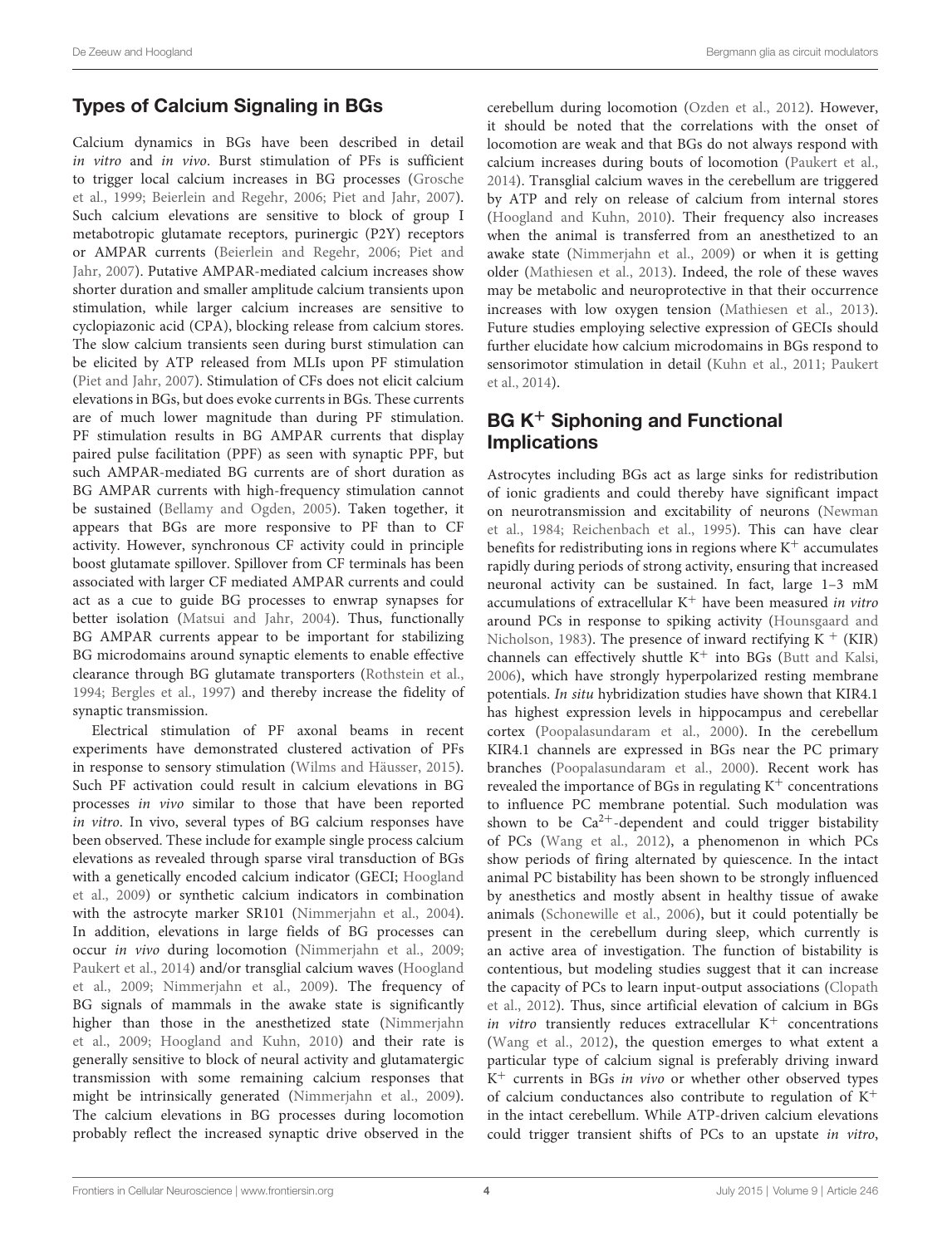ATP-mediated transglial waves relying on calcium release from intracellular stores could in principle modulate excitability of nearby PCs in vivo [\(Hoogland et al.,](#page-6-25) [2009\)](#page-6-25). However, no direct role of transglial waves in physiological function has yet been demonstrated. As it stands now, these signals seem to be involved predominantly in metabolic control or are neuroprotective [\(Mathiesen et al.,](#page-7-9) [2013\)](#page-7-9). As mentioned above, the frequency of transglial waves is significantly decreased under anesthesia (∼7-fold) when bistability manifests itself most prominently [\(Nimmerjahn et al.,](#page-7-8) [2009\)](#page-7-8). This could be reconciled by the fact that increased frequency of BG calcium signals in awake mice [\(Nimmerjahn et al.,](#page-7-8) [2009;](#page-7-8) [Hoogland](#page-6-7) [and Kuhn,](#page-6-7) [2010\)](#page-6-7) could cause a constitutive reduction of external  $K^+$  to drive PCs into prolonged (depolarized) upstates. It has been proposed that PCs remain in the upstate because calcium-dependent  $K^+$  channels gradually inactivate after hyperpolarization [\(Wang et al.,](#page-7-2) [2012\)](#page-7-2), but the exact mechanisms are still unclear. Both locally and globally BGs are able to alter excitability by regulating extracellular  $K^+$  but under which conditions this happens in the intact brain requires further investigation.

# Activation of BGs during Vigilance

BGs like other astrocytes express receptors for the neurotransmitter noradrenaline and activation of such receptors can trigger calcium elevations [\(Salm and McCarthy,](#page-7-35) [1990;](#page-7-35) [Kirischuk et al.,](#page-6-29) [1996\)](#page-6-29). Recent studies have revealed that noradrenaline-dependent calcium signaling in astrocytes can be triggered in vivo [\(Bekar et al.,](#page-5-12) [2008;](#page-5-12) [Ding et al.,](#page-6-30) [2013\)](#page-6-30), either after stimulating the source of noradrenergic afferents, the locus coeruleus, after strong peripheral stimulation, such as foot shocks, or even with whisker stimulation as revealed by pharmacological block with alphaadrenergic receptor antagonists [\(Bekar et al.,](#page-5-12) [2008;](#page-5-12) [Ding](#page-6-30) [et al.,](#page-6-30) [2013\)](#page-6-30). The release of noradrenaline is non-synaptic, diffuses throughout the neuropil volume and can thereby trigger calcium elevations and down-stream signaling in astrocytes.

Possibly, noradrenaline release also contributes to BG activation during sensorimotor stimulation. Indeed during headfixed treadmill locomotion [\(Nimmerjahn et al.,](#page-7-8) [2009\)](#page-7-8) weak responses can be seen in BGs of the cerebellum across the field of view. These signals can be extracted from ROIs defined by the co-loading of the astrocyte marker SR101 [\(Nimmerjahn](#page-7-30) [et al.,](#page-7-30) [2004\)](#page-7-30)—now known to also affect neuronal excitability [\(Kang et al.,](#page-6-31) [2010\)](#page-6-31)—and OGB-1/AM, a synthetic calcium indicator dye. Calcium signals in (purported) BG processes occur during locomotion bouts and are attenuated with short inter-movement intervals, suggesting that calcium release from internal stores underlies the calcium increases. In a recent study in which the GECI GCaMP3 was expressed selectively in astrocytes, calcium elevations were also demonstrated to encompass large fields of BG processes during locomotion bouts, but they were of low amplitude and such events had a failed rate of about one in three [\(Paukert et al.,](#page-7-31) [2014\)](#page-7-31). Strikingly, when locomotion was enforced (and thus arousal peaked) significantly larger whole field BG responses were evoked in a consistent manner. These also appeared refractory. Using pharmacological tools it was subsequently shown that such arousal-induced BG calcium elevations were dependent on noradrenaline release and activation of the α1-adrenergic receptor similar to what has been observed for cortical astrocytes [\(Ding et al.,](#page-6-30) [2013\)](#page-6-30). Calcium elevations were not restricted to BGs, but also observed simultaneously in visual cortex astrocytes—albeit with a slightly longer delay—suggesting that release of noradrenaline during a state of arousal activates astrocytes across the entire brain. Thus, the noradrenergic system can act as a gain modulator not only for neurons [\(Johnson et al.,](#page-6-32) [1968\)](#page-6-32), but also astrocytes during active behavior. Which types of natural behaviors trigger the arousal system to elicit calcium elevations in BGs remains to be elucidated.

# BGs and Cerebellar Zone Patterning

The modular organization of the cerebellum into parasagittal zones as defined e.g., by Zebrin, or other markers (**[Figure 1B](#page-2-0)**) has been known for decades [\(Voogd,](#page-7-36) [1969;](#page-7-36) [Groenewegen](#page-6-5) [et al.,](#page-6-5) [1979\)](#page-6-5), and although hypotheses were formulated on their function [\(Oscarsson,](#page-7-6) [1979\)](#page-7-6), it was not until much later that their functional organization was investigated in awake animals [\(Welsh et al.,](#page-7-11) [1995;](#page-7-11) [Lang et al.,](#page-6-33) [1999;](#page-6-33) [Ozden et al.,](#page-7-14) [2012;](#page-7-14) [De Gruijl et al.,](#page-6-14) [2014\)](#page-6-14). In vivo two-photon microscopy recently revealed that zebrin-positive zones not only define sharp anatomical borders, but also show a sharp delineation of functional responses to sensory stimuli [\(Tsutsumi et al.,](#page-7-12) [2015\)](#page-7-12). Although it is logical to assume that BGs embedded in cerebellar zones follow the same modular organization as the neurons they interact with, it was not until recently that evidence was presented that BGs indeed show overlap with cerebellar zones [\(Reeber et al.,](#page-7-5) [2014\)](#page-7-5), as defined by marker proteins also found in PCs. Specifically, it concerned the heat shock protein, HSP25, which was shown earlier to be confined to zebrin-like parasagittal bands of PCs in mice [\(Armstrong](#page-5-13) [et al.,](#page-5-13) [2000\)](#page-5-13). The function of this protein in the cerebellum is still unknown. BG processes do not have the flat topography of PC dendritic arbors and the BG borders defined by HSP25 are not as tight as those seen for PCs (**[Figure 1B](#page-2-0)**). Nevertheless, there is substantial overlap. It is likely that other zone-delimiting proteins will be found to co-localize not only with cerebellar neurons, but also BGs. Interesting as this may be, the most important question remains to be answered, namely do BGs that are integrated in cerebellar zones also contribute actively to the physiology of these zones? The recent establishment of differential firing behavior of PCs in zebrin-positive vs. zebrin-negative cerebellar zones—with the latter firing at higher frequencies—[\(Zhou et al.,](#page-7-7) [2014\)](#page-7-7) has made this question quite relevant. It was found that the higher frequency of PC firing in zebrin-negative zones could be attributed to the activation of the TRPC3 channel in PCs, a channel that is under control of proteins that have expression patterns overlapping with zebrin-negative zones. Although the firing rate differences were strongly attenuated when blocking TRPC3 channel function,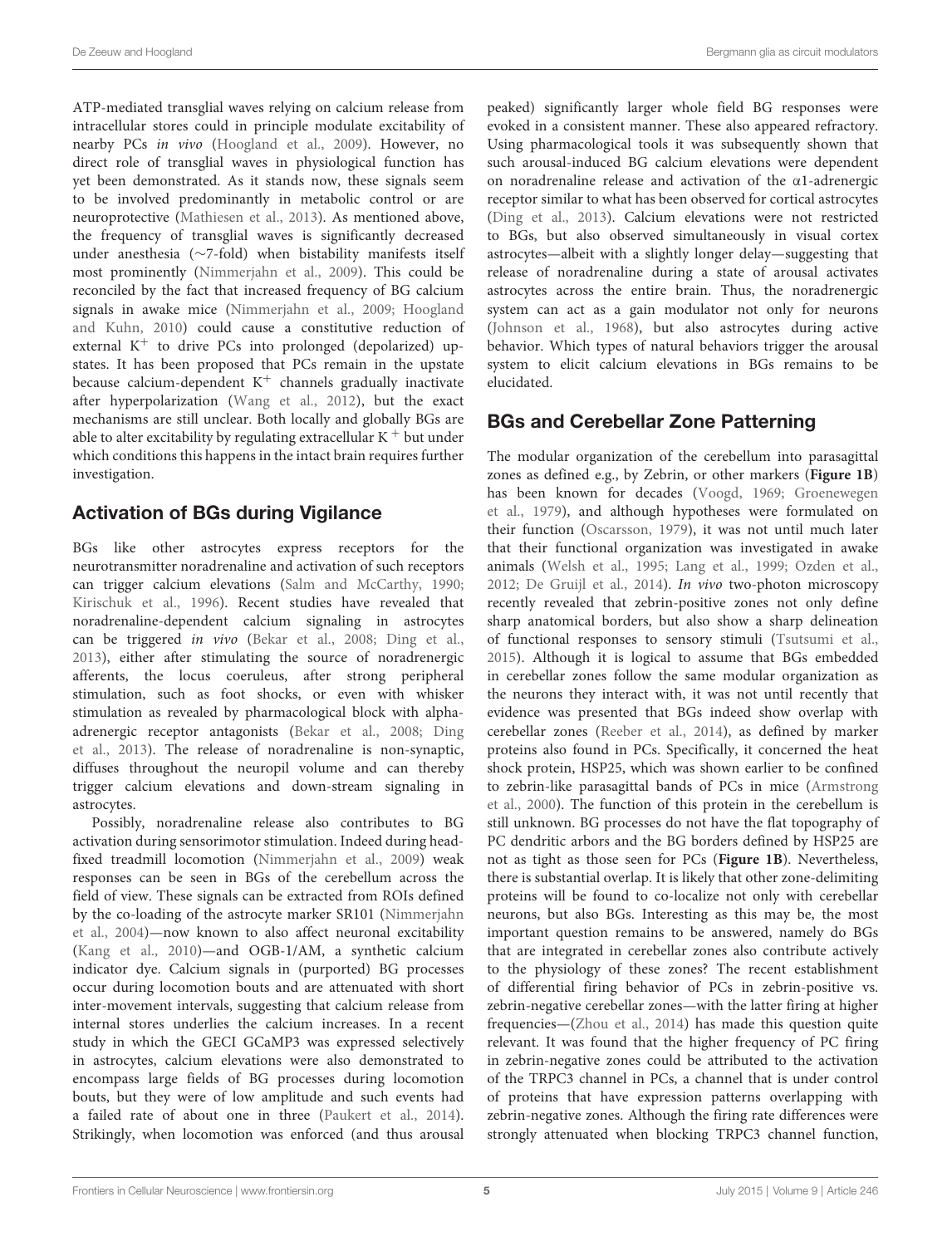alternate pathways are feasible through which PCs activity levels could be set in cerebellar zones. BGs have been shown to tonically release GABA via bestrophin 1 (Best1) channels [\(Lee](#page-6-34) [et al.,](#page-6-34) [2010;](#page-6-34) [Yoon et al.,](#page-7-37) [2011\)](#page-7-37). The close apposition of BG processes to PFs, PCs and MLIs suggest that through tonic release of neurotransmitters BGs are capable to set activity levels in the cerebellar circuit. In granule cells tonic GABA release from astrocytes through Best1 could evoke tonic currents of up to ∼30 pA. In BGs the concentration of GABA has been estimated with the use of immunogold labeling to be between 5–10 mM and is synthesized by monoamine oxidase [\(Yoon et al.,](#page-7-38) [2014\)](#page-7-38). Thus a sufficient electrochemical gradient exists to drive currents through Best1 in BGs and sustain tonic GABA release. The GABAB receptor 2 (GABABr2) is found in PCs of zones that label positively for zebrin [\(Chung et al.,](#page-6-35) [2008\)](#page-6-35). Given the typical extrasynaptic localization of such receptors [\(Fritschy et al.,](#page-6-36) [1999\)](#page-6-36) and their known coupling to G protein-coupled inwardly-rectifying potassium (GIRK) channels that can drive membrane hyperpolarization [\(Lüscher and Slesinger,](#page-6-37) [2010\)](#page-6-37), it is tempting to speculate that tonic GABA release in Zebrin/GABABr2-positive zones sets, or maintains lower activity levels. In addition, the exact distribution of Best1 in the cerebellum has not been reported in great detail as histology was performed on thin parasagittal sections, making it hard to assess whether perhaps Best1 itself is also expressed preferentially in a zebrin-like pattern [\(Lee](#page-6-34) [et al.,](#page-6-34) [2010;](#page-6-34) [Yoon et al.,](#page-7-37) [2011\)](#page-7-37). Regardless, tonic GABA release from BGs (in combination with zone-delimited expression of GABA receptors) adds another layer of glial control over cerebellar circuit function over time courses that exceed the typical time scale of seconds, during which BGs modulate their activity.

#### **References**

- <span id="page-5-13"></span>Armstrong, C. L., Krueger-Naug, A. M., Currie, R. W., and Hawkes, R. (2000). Constitutive expression of the 25-kDa heat shock protein Hsp25 reveals novel parasagittal bands of Purkinje cells in the adult mouse cerebellar cortex. J. Comp. Neurol. 416, 383–397. doi: 10.1002/(SICI)1096- 9861(20000117)416:3%3C383::AID-CNE9%3E3.0.CO;2-M
- <span id="page-5-3"></span>Armstrong, C. L., Krueger-Naug, A. M. R., Currie, R. W., and Hawkes, R. (2001). Expression of heat-shock protein Hsp25 in mouse Purkinje cells during development reveals novel features of cerebellar compartmentation. J. Comp. Neurol. 429, 7–21. doi: 10.1002/1096-9861(20000101)429:1%3C7::AID-CNE2%3E3.0.CO;2-Q
- <span id="page-5-0"></span>Balakrishnan, S., and Bellamy, T. C. (2009). Depression of parallel and climbing fiber transmission to Bergmann glia is input specific and correlates with increased precision of synaptic transmission. Glia 57, 393–401. doi: 10. 1002/glia.20768
- <span id="page-5-1"></span>Balakrishnan, S., Dobson, K. L., Jackson, C., and Bellamy, T. C. (2014). Ectopic release of glutamate contributes to spillover at parallel fibre synapses in the cerebellum. J. Physiol. 592, 1493–1503. doi: 10.1113/jphysiol.2013. 267039
- <span id="page-5-7"></span>Beierlein, M., and Regehr, W. G. (2006). Brief bursts of parallel fiber activity trigger calcium signals in bergmann glia. J. Neurosci. 26, 6958–6967. doi: 10. 1523/jneurosci.0613-06.2006
- <span id="page-5-12"></span>Bekar, L. K., He, W., and Nedergaard, M. (2008). Locus coeruleus alphaadrenergic-mediated activation of cortical astrocytes in vivo. Cereb. Cortex 18, 2789–2795. doi: 10.1093/cercor/bhn040

### BGs and Information Processing in the Cerebellum: Future Challenges

BG are versatile in their function and highly integrated in the cerebellar circuit. However, many questions remain about their exact contribution to information processing in the cerebellum. High surface-to-volume ratios and thin stalks endow BG microdomains [\(Grosche et al.,](#page-6-19) [1999\)](#page-6-19) with the ability to act as independent compartmentalized units that aid in glutamate uptake [\(Bergles et al.,](#page-5-6) [1997\)](#page-5-6), shaping of fast and slow synaptic currents [\(Marcaggi et al.,](#page-6-23) [2003;](#page-6-23) [Marcaggi and Attwell,](#page-6-24) [2005\)](#page-6-24), regulation of extracellular  $K^+$  [\(Wang et al.,](#page-7-2) [2012\)](#page-7-2) and tonic GABA release [\(Lee et al.,](#page-6-34) [2010\)](#page-6-34). Furthermore, their activity is co-modulated with neurons during increased states of vigilance [\(Paukert et al.,](#page-7-31) [2014\)](#page-7-31). Thus at a local scale BGs can modulate the efficacy of synaptic transmission of a cluster or even individual synapses, possibly facilitating memory formation associated with specific behaviorally relevant contexts. The co-expression with PCs of zone-delimiting proteins suggest that BGs in cerebellar zones could either sustain reported physiological differences in firing behavior of neurons in such zones, or set their activity levels. Concurrent electrophysiological targeting of BGs and nearby neurons and post hoc immunohistochemistry for zonedelimiting proteins, or transgenic mouse models that allow direct visual selection of BGs in cerebellar zones should advance our knowledge in this regard. A combination of targeted electrophysiology [\(Kitamura et al.,](#page-6-38) [2008\)](#page-6-38) and cell-selective expression of GECIs in BGs [\(Chen et al.,](#page-6-39) [2013\)](#page-6-39) should allow better assessment of the relation between calcium dynamics in BG fibers and microdomains and their temporal relation with sub- and supra-threshold activity in the neurons they interact with.

- <span id="page-5-10"></span>Bellamy, T. C., and Ogden, D. (2005). Short-term plasticity of Bergmann glial cell extrasynaptic currents during parallel fiber stimulation in rat cerebellum. Glia 52, 325–335. doi: 10.1002/glia.20248
- <span id="page-5-9"></span>Bellamy, T. C., and Ogden, D. (2006). Long-term depression of neuron to glial signalling in rat cerebellar cortex. Eur. J. Neurosci. 23, 581–586. doi: 10.1111/j. 1460-9568.2005.04588.x
- <span id="page-5-6"></span>Bergles, D. E., Dzubay, J. A., and Jahr, C. E. (1997). Glutamate transporter currents in bergmann glial cells follow the time course of extrasynaptic glutamate. Proc. Natl. Acad. Sci. U S A 94, 14821–14825. doi: 10.1073/pnas.94.26. 14821
- <span id="page-5-2"></span>Brown, K. M., Sugihara, I., Shinoda, Y., and Ascoli, G. A. (2012). Digital morphometry of rat cerebellar climbing fibers reveals distinct branch and bouton types. J. Neurosci. 32, 14670–14684. doi: 10.1523/JNEUROSCI.2018-12. 2012
- <span id="page-5-8"></span>Burnashev, N., Khodorova, A., Jonas, P., Helm, P. J., Wisden, W., Monyer, H., et al. (1992). Calcium-permeable AMPA-kainate receptors in fusiform cerebellar glial cells. Science 256, 1566–1570. doi: 10.1126/science.1317970
- <span id="page-5-11"></span>Butt, A. M., and Kalsi, A. (2006). Inwardly rectifying potassium channels (Kir) in central nervous system glia: a special role for Kir4.1 in glial functions. J. Cell. Mol. Med. 10, 33–44. doi: 10.1111/j.1582-4934.2006.tb00289.x
- <span id="page-5-5"></span>Castejón, O. J., Dailey, M. E., Apkarian, R. P., and Castejón, H. V. (2002). Correlative microscopy of cerebellar Bergmann glial cells. J. Submicrosc. Cytol. Pathol. 34, 131–142.
- <span id="page-5-4"></span>Cerminara, N. L., Lang, E. J., Sillitoe, R. V., and Apps, R. (2015). Redefining the cerebellar cortex as an assembly of non-uniform Purkinje cell microcircuits. Nat. Rev. Neurosci. 16, 79–93. doi: 10.1038/nrn3886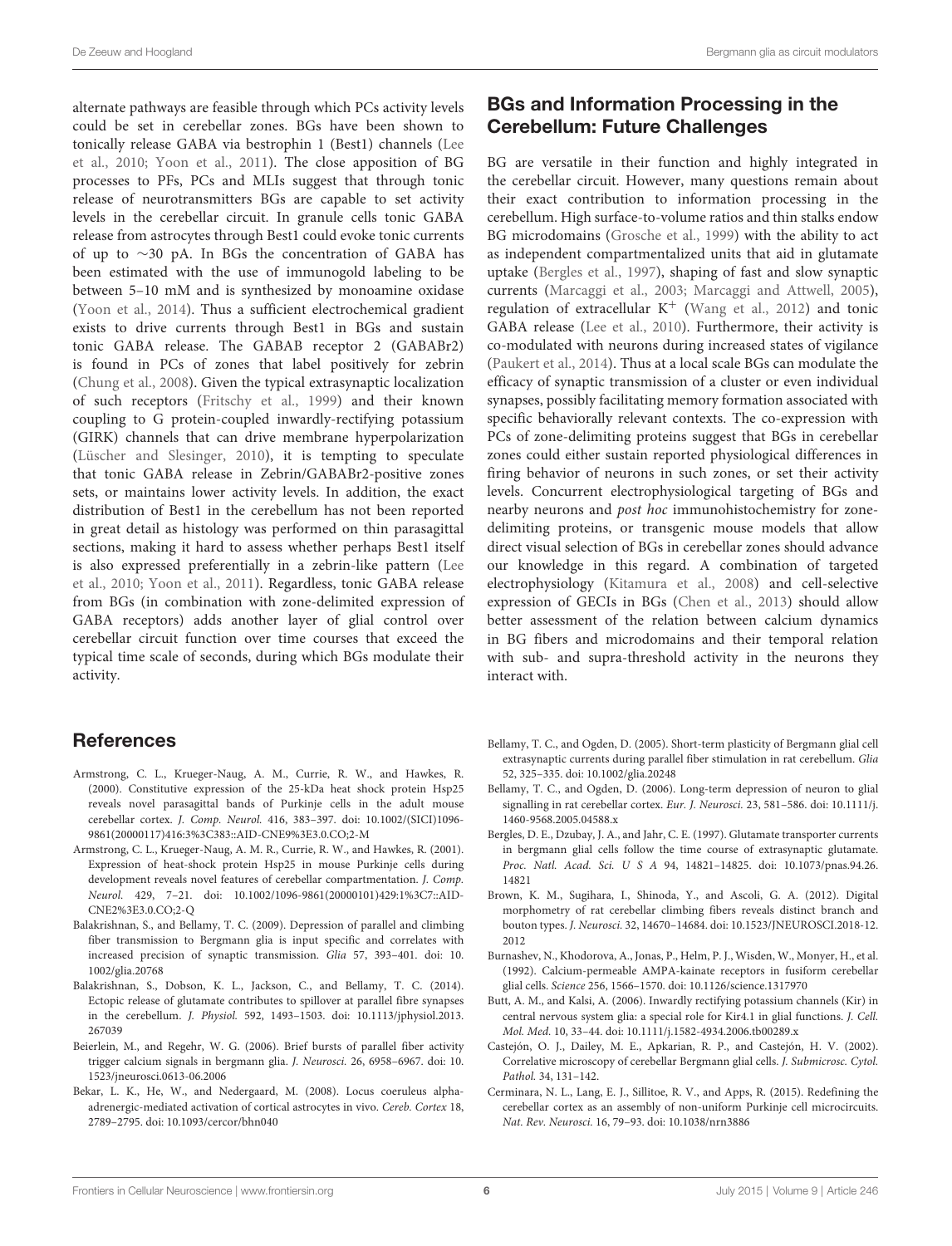- <span id="page-6-3"></span>Chambers, W. W., and Sprague, J. M. (1955). Functional localization in the cerebellum, I. Organisation in longitudinal corticonuclear zones and their contribution to the control of posture, both pyramidal and extrapyramidal. J. Compart. Neurol. 103, 105–130. doi: 10.1002/cne.901030107
- <span id="page-6-39"></span>Chen, T.-W., Wardill, T. J., Sun, Y., Pulver, S. R., Renninger, S. L., Baohan, A., et al. (2013). Ultrasensitive fluorescent proteins for imaging neuronal activity. Nature 499, 295–300. doi: 10.1038/nature12354
- <span id="page-6-35"></span>Chung, S.-H., Kim, C.-T., and Hawkes, R. (2008). Compartmentation of GABA B receptor2 expression in the mouse cerebellar cortex. Cerebellum 7, 295–303. doi: 10.1007/s12311-008-0030-3
- <span id="page-6-28"></span>Clopath, C., Nadal, J.-P., and Brunel, N. (2012). Storage of correlated patterns in standard and bistable Purkinje cell models. PLoS Comput. Biol. 8:e1002448. doi: 10.1371/journal.pcbi.1002448
- <span id="page-6-18"></span>de Blas, A. L. (1984). Monoclonal antibodies to specific antigens reveal the cytoarchitecture the bergmann fibers in the cerebellum. J. Neurosci. 4, 265–273. doi: 10.1016/0304-3940(84)90272-6
- <span id="page-6-14"></span>De Gruijl, J. R., Hoogland, T. M., and De Zeeuw, C. I. (2014). Behavioral correlates of complex spike synchrony in cerebellar microzones. J. Neurosci. 34, 8937–8947. doi: 10.1523/JNEUROSCI.5064-13.2014
- <span id="page-6-17"></span>Dehnes, Y., Chaudhry, F. A., Ullensvang, K., Lehre, K. P., Storm-Mathisen, J., and Danbolt, N. C. (1998). The glutamate transporter EAAT4 in rat cerebellar Purkinje cells: a glutamate-gated chloride channel concentrated near the synapse in parts of the dendritic membrane facing astroglia. J. Neurosci. 18, 3606–3619.
- <span id="page-6-6"></span>De Zeeuw, C. I., and Ten Brinke, M. M. (2015). ''Learning and memory: a cold spring harbor perspectives in biology collection," in Motor Learning and the Cerebellum, eds E. R. Kandel, Y. Dudai, and M. R. Mayford (New York: Cold Spring Harbor Laboratory Press), 300.
- <span id="page-6-30"></span>Ding, F., O'Donnell, J., Thrane, A. S., Zeppenfeld, D., Kang, H., Xie, L., et al. (2013). α1-Adrenergic receptors mediate coordinated Ca2+ signaling of cortical astrocytes in awake, behaving mice. Cell Calcium 54, 387–394. doi: 10. 1016/j.ceca.2013.09.001
- <span id="page-6-36"></span>Fritschy, J. M., Meskenaite, V., Weinmann, O., Honer, M., Benke, D., and Mohler, H. (1999). GABAB-receptor splice variants GB1a and GB1b in rat brain: developmental regulation, cellular distribution and extrasynaptic localization. Eur. J. Neurosci. 11, 761–768. doi: 10.1046/j.1460-9568.1999.00481.x
- <span id="page-6-4"></span>Groenewegen, H. J., and Voogd, J. (1977). The parasagittal zonation within the olivocerebellar projection. I. Climbing fiber distribution in the vermis of cat cerebellum. J. Comp. Neurol. 174, 417–488. doi: 10.1002/cne.901740304
- <span id="page-6-5"></span>Groenewegen, H. J., Voogd, J., and Freedman, S. L. (1979). The parasagittal zonation within the olivocerebellar projection. II. Climbing fiber distribution in the intermediate and hemispheric parts of cat cerebellum. J. Comp. Neurol. 183, 551–601. doi: 10.1002/cne.901830307
- <span id="page-6-20"></span>Grosche, J., Kettenmann, H., and Reichenbach, A. (2002). Bergmann glial cells form distinct morphological structures to interact with cerebellar neurons. J. Neurosci. Res. 68, 138–149. doi: 10.1002/jnr.10197
- <span id="page-6-19"></span>Grosche, J., Matyash, V., Möller, T., Verkhratsky, A., Reichenbach, A., and Kettenmann, H. (1999). Microdomains for neuron-glia interaction: parallel fiber signaling to Bergmann glial cells. Nat. Neurosci. 2, 139–143. doi: 10. 1038/5692
- <span id="page-6-9"></span>Hanson, A., Grisham, W., Sheh, C., Annese, J., and Ridgway, S. (2013). Quantitative examination of the bottlenose dolphin cerebellum. Anat. Rec. (Hoboken) 296, 1215–1228. doi: 10.1002/ar.22726
- <span id="page-6-22"></span>Herndon, R. (1964). The fine structure of the cerebellum. II. the stellate neurons, granule cells and glia. J. Cell Biol. 23, 277–293. doi: 10.1083/jcb.23.2.277
- <span id="page-6-12"></span>Hoogland, T. M., De Gruijl, J. R., Witter, L., Canto, C. B., and De Zeeuw, C. I. (2015). Role of synchronous activation of cerebellar Purkinje cell ensembles in multi-joint movement control. Curr. Biol. 25, 1157–1165. doi: 10.1016/j.cub. 2015.03.009
- <span id="page-6-7"></span>Hoogland, T. M., and Kuhn, B. (2010). Recent developments in the understanding of astrocyte function in the cerebellum in vivo. Cerebellum 3, 264–271. doi: 10. 1007/s12311-009-0139-z
- <span id="page-6-25"></span>Hoogland, T. M., Kuhn, B., Göbel, W., Huang, W., Nakai, J., Helmchen, F., et al. (2009). Radially expanding transglial calcium waves in the intact cerebellum. Proc. Natl. Acad. Sci. U S A 106, 3496–3501. doi: 10.1073/pnas.0809269106
- <span id="page-6-27"></span>Hounsgaard, J., and Nicholson, C. (1983). Potassium accumulation around individual Purkinje cells in cerebellar slices from the guinea-pig. J. Physiol. 340, 359–388. doi: 10.1113/jphysiol.1983.sp014767
- <span id="page-6-1"></span>Iino, M., Goto, K., Kakegawa, W., Okado, H., Sudo, M., Ishiuchi, S., et al. (2001). Glia-synapse interaction through Ca2+-permeable AMPA receptors in Bergmann glia. Science 292, 926–929. doi: 10.1126/science.1058827
- <span id="page-6-2"></span>Jakoby, P., Schmidt, E., Ruminot, I., Gutiérrez, R., Barros, L. F., and Deitmer, J. W. (2014). Higher transport and metabolism of glucose in astrocytes compared with neurons: a multiphoton study of hippocampal and cerebellar tissue slices. Cereb. Cortex 24, 222–231. doi: 10.1093/cercor/ bhs309
- <span id="page-6-16"></span>Jinno, S., Jeromin, A., Roder, J., and Kosaka, T. (2003). Compartmentation of the mouse cerebellar cortex by neuronal calcium sensor-1. J. Comp. Neurol. 458, 412–424. doi: 10.1002/cne.10585
- <span id="page-6-32"></span>Johnson, E. S., Roberts, M. H., Sobieszek, A., and Straughan, D. W. (1968). Excitation of cortical neurones by noradrenaline. Br. J. Pharmacol. 34, 221–222.
- <span id="page-6-31"></span>Kang, J., Kang, N., Yu, Y., Zhang, J., Petersen, N., Tian, G. F., et al. (2010). Sulforhodamine 101 induces long-term potentiation of intrinsic excitability and synaptic efficacy in hippocampal CA1 pyramidal neurons. Neuroscience 169, 1601–1609. doi: 10.1016/j.neuroscience.2010.06.020
- <span id="page-6-29"></span>Kirischuk, S., Tuschick, S., Verkhratsky, A., and Kettenmann, H. (1996). Calcium signalling in mouse Bergmann glial cells mediated by alpha1-adrenoreceptors and H1 histamine receptors. Eur. J. Neurosci. 8, 1198–1208.
- <span id="page-6-11"></span>Kistler, W. M., and De Zeeuw, C. I. (2002). Dynamical working memory and timed responses: the role of reverberating loops in the olivo-cerebellar system. Neural Comput. 14, 2597–2626. doi: 10.1162/089976602760407991
- <span id="page-6-38"></span>Kitamura, K., Judkewitz, B., Kano, M., Denk, W., and Häusser, M. (2008). Targeted patch-clamp recordings and single-cell electroporation of unlabeled neurons in vivo. Nat. Methods 5, 61–67. doi: 10.1038/nmeth1150
- <span id="page-6-0"></span>Korbo, L., Andersen, B. B., Ladefoged, O., and Møller, A. (1993). Total numbers of various cell types in rat cerebellar cortex estimated using an unbiased stereological method. Brain Res. 609, 262–268. doi: 10.1016/0006- 8993(93)90881-m
- <span id="page-6-26"></span>Kuhn, B., Hoogland, T. M., and Wang, S. S.-H. (2011). Injection of recombinant adenovirus for delivery of genetically encoded calcium indicators into astrocytes of the cerebellar cortex. Cold Spring Harb. Protoc. 2011, 1217–1223. doi: 10.1101/pdb.prot065797
- <span id="page-6-33"></span>Lang, E. J., Sugihara, I., Welsh, J. P., and Llinás, R. (1999). Patterns of spontaneous Purkinje cell complex spike activity in the awake rat. J. Neurosci. 19, 2728–2739.
- <span id="page-6-8"></span>Larsell, O. (1947). The cerebellum of myxinoids and petromyzonts including developmental stages in the lampreys. J. Comp. Neurol. 86, 395–445. doi: 10. 1002/cne.900860303
- <span id="page-6-15"></span>Leclerc, N., Schwarting, G. A., Herrup, K., Hawkes, R., and Yamamoto, M. (1992). Compartmentation in mammalian cerebellum: zebrin II and P-path antibodies define three classes of sagittally organized bands of Purkinje cells. Proc. Natl. Acad. Sci. U S A 89, 5006–5010. doi: 10.1073/pnas.89. 11.5006
- <span id="page-6-34"></span>Lee, S., Yoon, B.-E., Berglund, K., Oh, S.-J., Park, H., Shin, H.-S., et al. (2010). Channel-mediated tonic GABA release from glia. Science 330, 790–796. doi: 10. 1126/science.1184334
- <span id="page-6-21"></span>Lippman Bell, J. J., Lordkipanidze, T., Cobb, N., and Dunaevsky, A. (2010). Bergmann glial ensheathment of dendritic spines regulates synapse number without affecting spine motility. Neuron Glia Biol. 6, 193–200. doi: 10. 1017/s1740925x10000165
- <span id="page-6-10"></span>Llinás, R., and Sasaki, K. (1989). The functional organization of the olivo-cerebellar system as examined by multiple Purkinje cell recordings. Eur. J. Neurosci. 1, 587–602. doi: 10.1111/j.1460-9568.1989.tb00365.x
- <span id="page-6-37"></span>Lüscher, C., and Slesinger, P. A. (2010). Emerging roles for G protein-gated inwardly rectifying potassium (GIRK) channels in health and disease. Nat. Rev. Neurosci. 11, 301–315. doi: 10.1038/nrn2834
- <span id="page-6-24"></span>Marcaggi, P., and Attwell, D. (2005). Endocannabinoid signaling depends on the spatial pattern of synapse activation. Nat. Neurosci. 8, 776–781. doi: 10. 1038/nn1458
- <span id="page-6-23"></span>Marcaggi, P., Billups, D., and Attwell, D. (2003). The role of glial glutamate transporters in maintaining the independent operation of juvenile mouse cerebellar parallel fibre synapses. J. Physiol. 552, 89–107. doi: 10.1113/jphysiol. 2003.044263
- <span id="page-6-13"></span>Marshall, S. P., and Lang, E. J. (2009). Local changes in the excitability of the cerebellar cortex produce spatially restricted changes in complex spike synchrony. J. Neurosci. 29, 14352–14362. doi: 10.1523/JNEUROSCI.3498-09. 2009